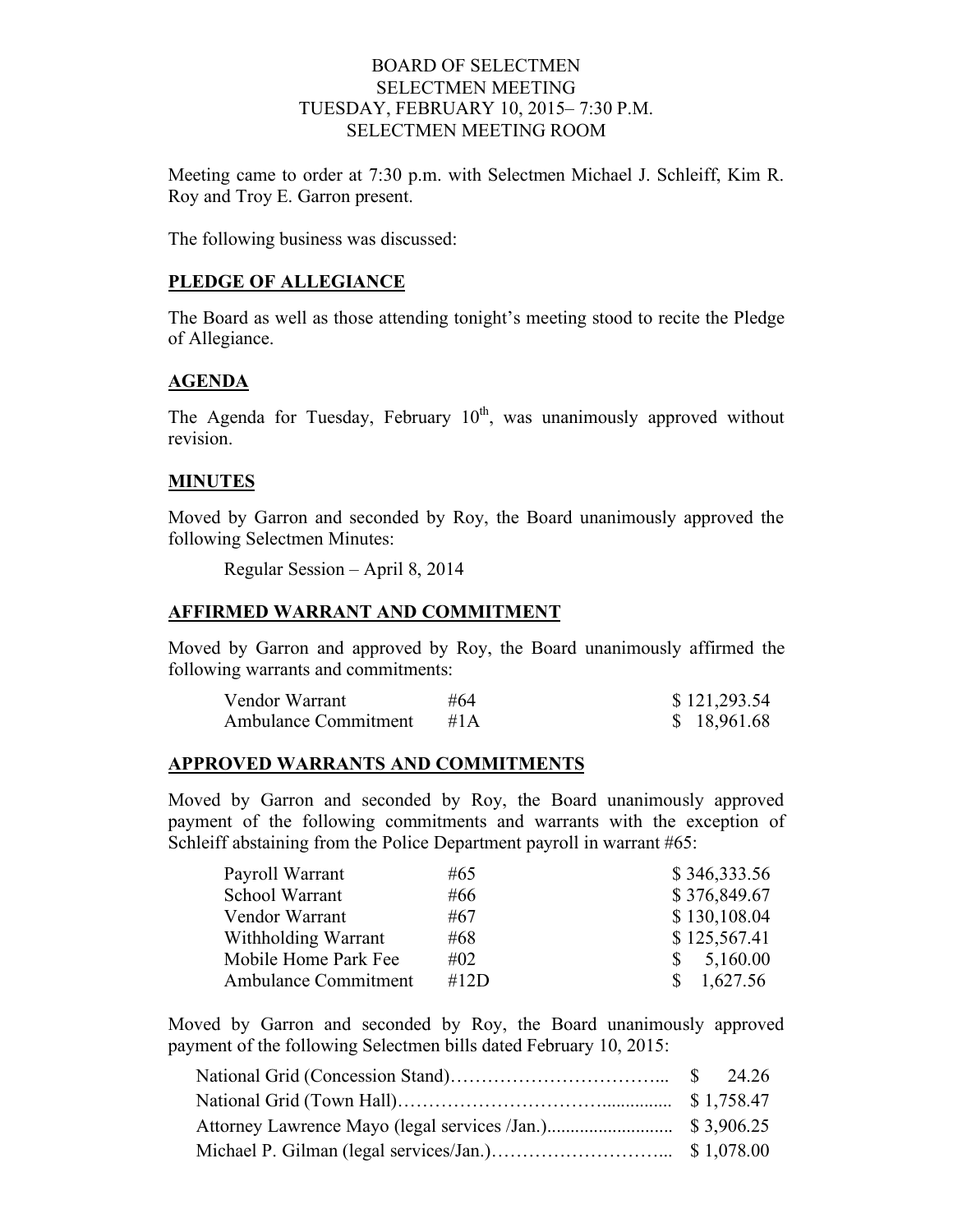The Board acknowledged payment of the Selectmen Office Payroll for the week ending February 7, 2015 in the amount of \$ 6,229.64.

## **GENERAL MAIL / DISCUSSIONS**

### Purchase of Chapter 61A Land

Highway/Cemetery has expressed interest in purchasing the land for a cemetery and there is \$124,150.74 available in the Lots and Graves Account for the purchase. Garron thinks Bob Badore should speak a little on it seeing as they want to use it as cemetery.

Seelig wanted the Board to know that Bob and Melissa have been out straight therefore would not be able to come in to speak about it at this time.

### Oak Place/Easements/Road Work

Seelig explained that Oak Place is not a private road, just a series of easements. And Bob has had difficulty doing road work because of fences and such. Garron said that it does not sit well us are going on private property to do work and asked if the property owner has complained and Seelig said no. Roy pointed out that we have been plowing and maintaining the road and using town funds to do so. Seelig is waiting to hear from Bob as to (a) still maintain, or (b) ask the property owners whose property we pass over if it okay to maintain the easement and if okay, get something in writing from them. In the past easements have been granted to property owners B, C, D to cross A's property to get to their property.

## **SCHEDULED APPOINTMENT**

## *7:35 pm – Swearing in of Patrol Officer Joseph Cushman*

Chief Broderick stated that he has finished the Academy and is back on the road working for the Town. With that being said Town Clerk Barbara Gaynor then swore him in.

## **GENERAL MAIL / DISCUSSIONS (CONTINUED)**

### MA Fire Service Commission Chief Viveiros

Fire Chief Viveiros is now accredited as a Fire Chief.

Moved by Garron and seconded by Roy, the Board unanimously voted to send him a letter of congratulations.

### 320 Monponsett Street

Progress is being made in notifying the former owners of the tax title amounts that are still owed.

### South Shore Community Action Council

The council would like to meet with the Selectmen about their program and is planning to petition an article at the ATM to contract with the Town. They have been scheduled to come in on February  $24<sup>th</sup>$ .

### Emergency Proclamation

Moved by Garron and seconded by Roy, the Board unanimously voted to have the Chair, Michael J. Schleiff, sign the emergency proclamation for Monday, February 2, 2015.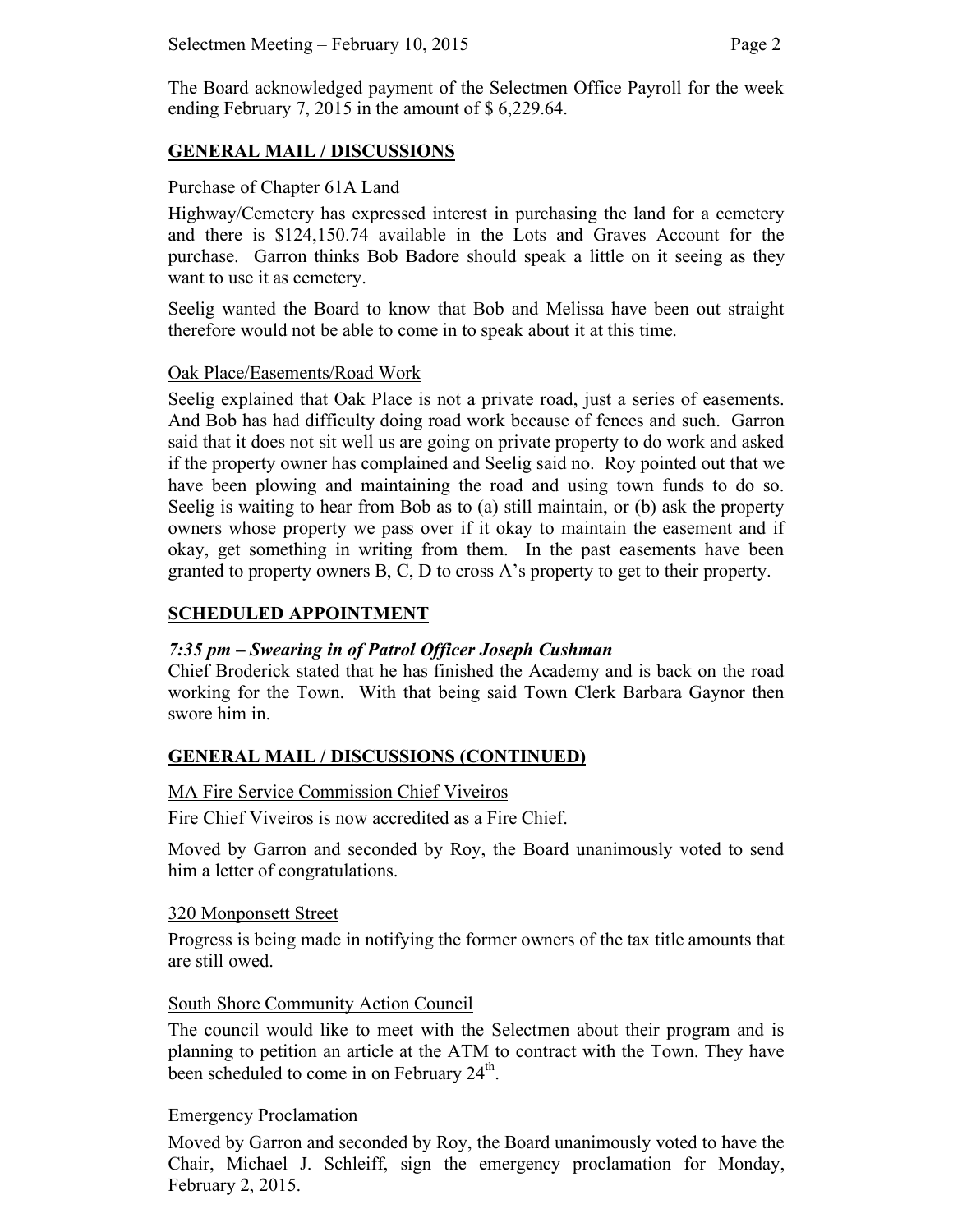### Snow Day

Moved by Garron and seconded by Roy, the Board of Selectmen unanimously approved Monday, February 2, 2015 as a snow day for Town Hall and Council on Aging employees.

### Halifax Gold and Silver Coin Shop

Mr. Chiaramonte has requested a copy of the minutes and a copy of the tape (none exists) of the January  $28<sup>th</sup>$  meeting. He will receive copies of minutes when they are done.

### Lindy's General Store Trash Bags

Lindy's is in arrears by \$3,400 for the Town of Halifax trash bags that he has ordered. Seelig has sent him a letter by certified mail requesting payment. Seelig will report back to the Board once he has something.

### Northland Cranberries

The deed has been filed at the Registry and the next step is for the Board to decide (not tonight) the future of the property. A couple of options are; keep it for Town use, keep it as open space, sell it back to the State, sell a conservation restriction back to the State, work with the State to provide a new access to the Burrage Pond Wildlife Refuge (the owner has closed off access because it was on his property).

Schleiff would like to take some time to decide and Roy asked if they could find out how much they are willing to pay.

Seelig will get some documents about the property for the Board's meeting on February  $10^{th}$ .

### Halifax in Lights Resignation

Both Lisa Hocking and Judy Edson have resigned from the Halifax in Lights Committee because of other commitments. Seelig stated that it is unlikely that we will have the event this year as there have been no meetings or fund-raising. He had written the committee in early January about a possible date for this year's event but has not heard back from them. He said can send a note to the remaining member asking if the event is going to happen. The BOS asked him to please do so.

### Cell Phone Policy

Seelig gave the BOS some preliminary documents about cell phone policies including samples from other communities, a list of phones for which the Town pays, etc. He plans on contacting the departments to see what they think and revisit the subject with the Board in March. The latest bill from Sprint, multiplied by 12, would equal about \$12,800 per year.

Roy said that a policy needs to be set so that there are not any inconsistencies, as she has seen some. Garron thought the town pays a lot for cell phones and Seelig said that they need to have phones for those who are out in the field to get in contact with them. Chief Broderick said that it would up to the department heads as to who has a phone and said that he does not double-check with department heads once they ask that so-and-so needs a phone he gets it and pays it. We just wanted one line item for the phones.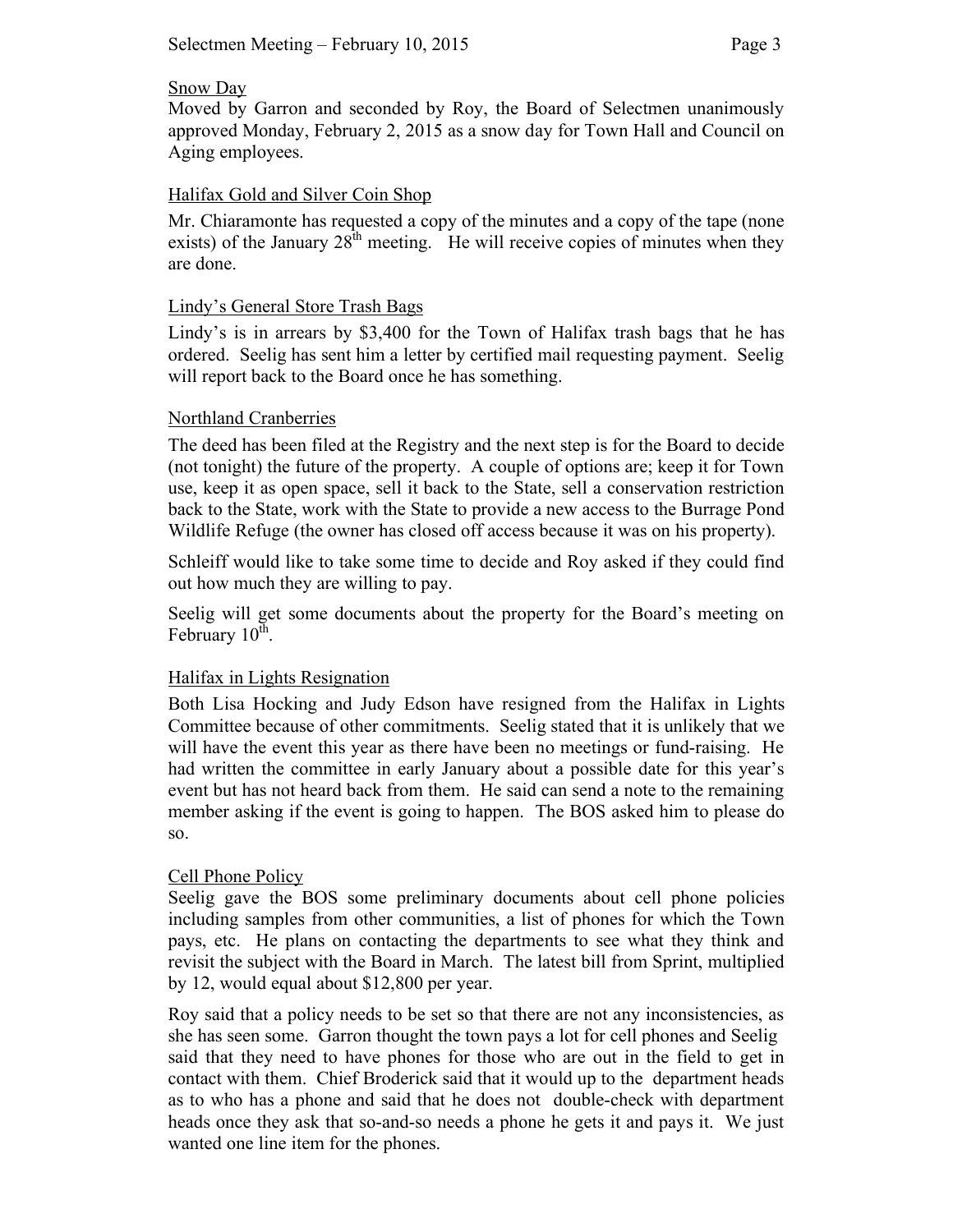Seelig is going to talk with the departments and give them policies from other communities. Garron said the drawback is that we have to monitor their phones to see if it is used for town business. Chief Broderick thought that we could get better rate plans as long as they do not go over their rate plan and we should not worry about who they are calling.

## Solar Farm Ad Hoc Committee

Tom Fitzgerald has indicated an interest in serving n the committee. The office is waiting for him to submit a letter of interest.

Moved by Garron and seconded by Roy, the Board unanimously voted to appoint Thomas Fitzgerald to the Solar Farm Ad Hoc Committee, with an "open" term.

## Rent Control

Seelig has recently been notified about the possible sale of Halifax Mobile Home Estates which has some residents of the Mobile Estates worried about the possible increase in rent. They have asked about the possibility of the Town setting up rent control at the Mobile Estates. The following are steps that need to be taken if the town chooses to do this:

- $\triangleright$  vote at Town Meeting to file special legislation to establish rent control for manufactured housing.
- $\triangleright$  once the Legislature approves it, approve a by-law setting up the structure (rent control board, etc.)
- $\triangleright$  the rent control board then sets up regulations to determine how it will act when a rent increase is requested.

Unless the Board places an article on the town meeting warrant, it will require an article by petition (10 signatures for the annual in May (March  $1<sup>st</sup>$  deadline) or 100 signatures for the special in May (deadline sometime in March). Seelig has provided copies of examples of special legislation approved by the State Legislature during the last few years. He is not asking the Board to take any action on it right now as the sale has not happened yet but would be happy to answer questions and gather more information for the Board's meeting on February  $24<sup>th</sup>$ . Garron said that has talked with several residents in the park and they were worried about the rent going up.

## Garden Club - Town Hall Lawn

The Garden Club is scheduled to meet with the Board on February  $24<sup>th</sup>$  to discuss proposed plans for flowering beds on the Town Hall laws. There seem to be a difference in opinion between Mr. Kessinger and the Beautification Committee. Seelig asked the Board if they wanted him to meet with Mr. Kessinger and the other members of the Beatification Committee before Mr. Kessinger comes in on the February  $24<sup>th</sup>$ . Garron thought he should. Seelig will see what he can find out.

# **SCHEDULED APPOINTMENTS (CONTINUED)**

## *Silver Lake Regional School Committee – FY2015 Budget*

In attendance were John Tuffy, Cassandra Hansen, Edward Desharnais and Paula Hatch.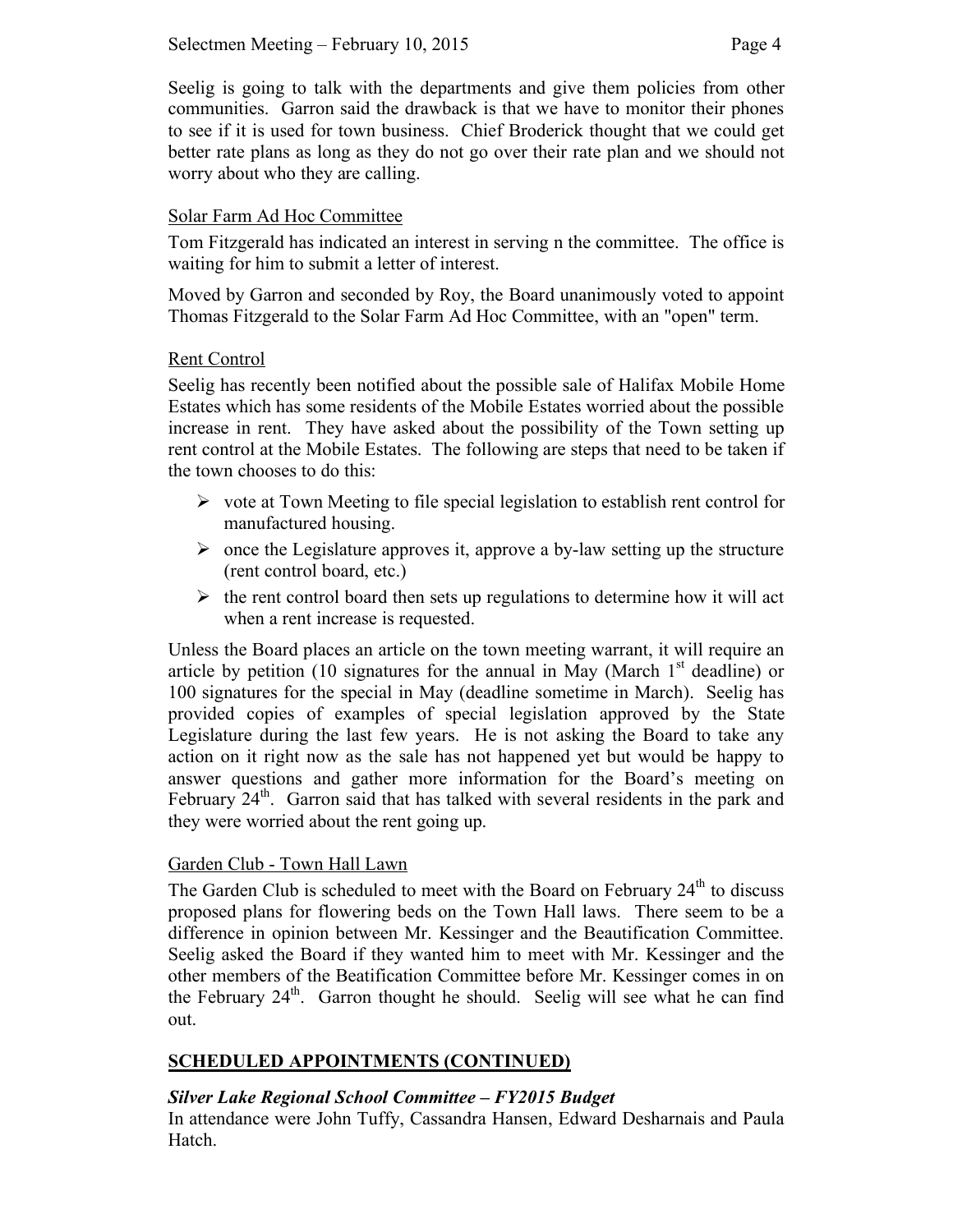Schleiff began by thanking everyone for coming in to explain this and asked if they could bring him up to date on the outstanding issues we had with Pembroke. Garron stated that his understanding was that when Pembroke separated from the Silver Lake Regional Schools some of the teachers who left were due for retirement and part of the retirement money was paid from Halifax to Pembroke to cover that cost. Ms. Hatch wanted to say that she apologizes if she misunderstood the purpose of this meeting but she thought the agenda item was the capital spending that they voted at their last meeting and this is a completely different topic that is being brought up. Roy said that she understands that they are talking about the capital items but she also understands that there was a question as to the Pembroke money that Mike wanted to have clarified. Schleiff said that is what he is trying to understand and asked if that was the money for the capital… Roy continued to say that they should start with the article and asked if that was okay and they were fine with that. They all felt that it would make more sense starting with that. Roy then said at some point at the end of the meeting they would like to talk about setting up an appointment to talk about the Pembroke money but this evening they are here to talk about the capital items.

Mr. Tuffy began by saying that the handout given to the BOS was a list of items that were voted on at the Regional School Committee on January  $8<sup>th</sup>$ . The list of these capital items has come from a longer list which the committee started to work on over the summer and had some subcommittee meetings as the year went on and were talked about at various school committee meetings. The larger list was 1.3 million dollars of identified needs and what the committee came up with were the items that were of high importance and would like to do sooner than later and others for timing reason.

Mr. Tuffy then went through the list of the capital items and gave a brief overview as stated in the handout.

Attached is the copy of the capital items (titled: Silver Lake Regional School Committee)

Regarding the athletic storage shed (page 3) Schleiff asked what they will do with the old metal storage container and Mr. Tuffy said sell them if sellable.

Regarding the additional lockers (page 3) Mr. Tuffy said that there was a lead time to order these items.

Regarding the resurfacing of the Carpentry and Metal Fabrication floors Mr. Tuffy said that this will need to be done in the summer time.

Mr. Tuffy stated that a lot of this work has to be done when school is not in session as there are some projects where the workers will need to be kept away from students. CORI checks will need to be done and the vendors understand that the work may need to be done at night and on school vacations.

Schleiff stated that the roof is good for another ten years so is it okay to put the solar panels on and Mr. Tuffy said they are looking for 10-15 more years and the agreement may entail that they take care of a new roof when needed.

Garron asked about a windmill or solar panels on the ground but then said if it snows they are not of any use. Mr. Tuffy said he has looked into windmills and that there is no space available for panels on the ground therefore, the roof was the option. He has a lot of information available to start the process of solar panels.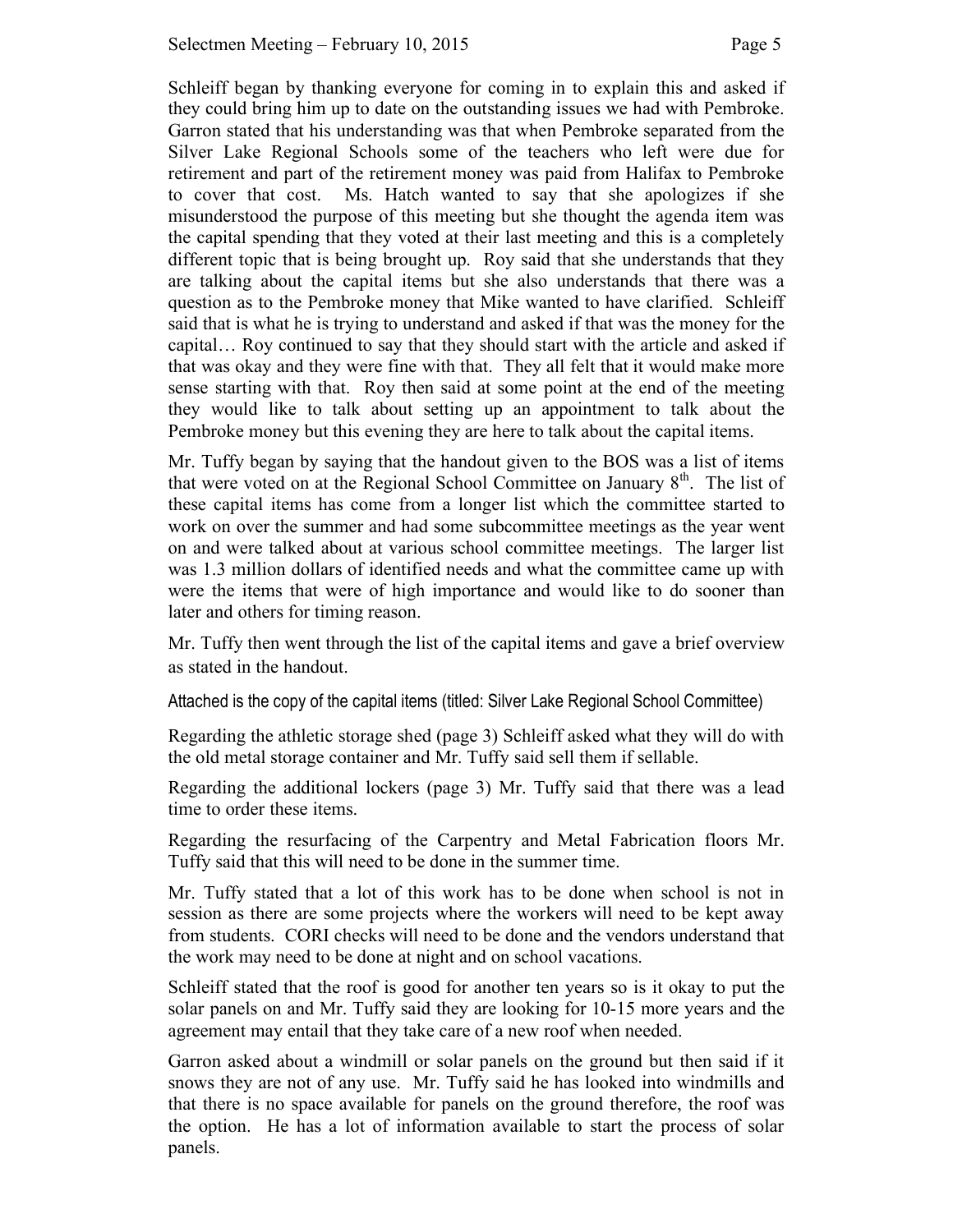Roy stated that looking at the items it was sort of a long-term plan for SLRSD and the sheet is a fast-track plan. Garron said that this is the first time he has seen this sheet. Mr. Tuffy explained that these items are ones that need to be caught up on and that some individual items have been replaced.

Roy asked who will present this article at next week's Special Town Meeting and Mr. Tuffy said the school committee will be ready to present.

Roy pointed out that the Silver Lake budget is a *yes* or *no* vote and where the article has a dollar amount, can it be amended and Seelig said it is an amount of money, not the items. Mr. Tuffy agreed with Seelig and said that the article is written with an amount of money with a number of purposes not for any particular items.

Roy then asked what amount they would get if Plympton has one figure, Halifax has another, and Kingston has another and Seelig said the residents will not be voting on each individual item, but the bottom figure of \$619,000.

Mr. Tuffy said E&D money is the same as the Town's free cash and can be used the same as free cash for items that may be needed for emergency.

Schleiff asked how much is in E&D money Mr. Tuffy said it was certified in November 2014 in the amount of \$1,093,000.

Roy explained that Halifax has had large increase for outside services and is looking at a deficit and the BOS is asking that the school committee really talk about their needs for the budget and said Halifax is going to hold on to everything to maintain services and the increase in SPED will wipe away our levy. She continued to say that this is just the beginning of the process and wanted to give them the heads up.

Roy wanted to talk about the Pembroke money and said she knows the school committee has not made a decision so speaking for herself she thinks before the school committee makes a decision, it is important, that all three towns should sit down together to decide how the money is spent, as it is the taxpayers' money. She continued to say that we need to work together and does not want to say that the school committee cannot spend the money but she just wants what is affordable for each town.

Gordon Andrews asked with the way the article is written and there is no actual money being transferred from any of the towns wouldn't it be just a yes or no votes and Seelig said the amounts are specific in the article so that the town would have the option of voting a lower amount. Seelig continued to say that the budget that is coming to us is the amended budget and in this case we are voting a budget because under the State statue the budget must be submitted to the three towns then the town can choose whether to not have a Town Meeting and vote on it.

Seelig asked if all the items were time-sensitive in sense if a smaller amount is voted is there anything that would stop the school from doing something or providing services or the buildings being maintained.

Paula stated that there is a time table for many of the items and Mr. Desharnais said there were defiantly ten items that were.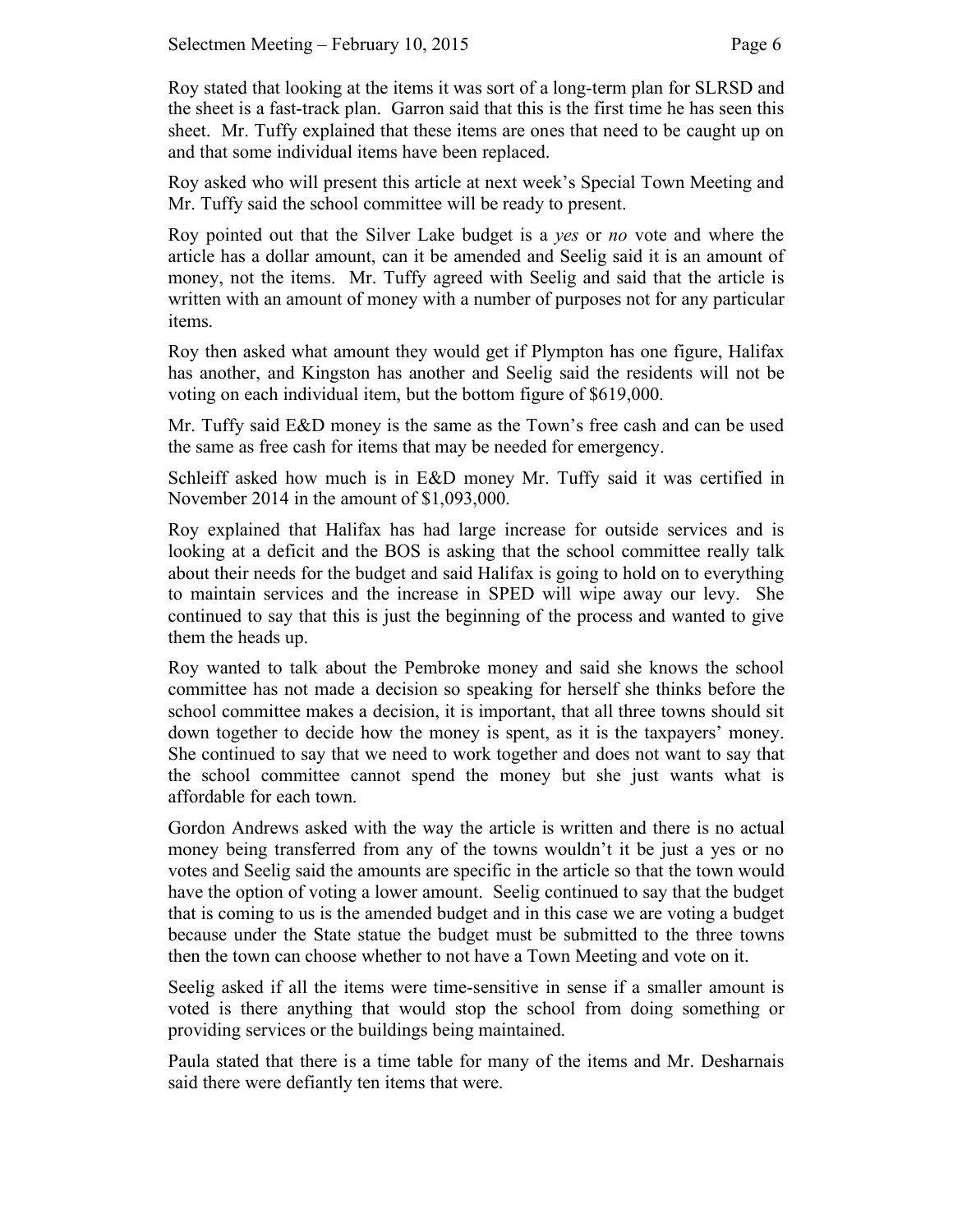Mr. Tuffy then stated the following:

Two way radios critical because they are used on a regular basis

Accounting system wants to be able to do it now so that they can have for the start of fiscal year and not have a conversion in the middle of the year.

Repair & resurface track and tennis courts - limited number of people who do this; needs to be bid and done off season.

Parking lot cracks can be done at any time and finding someone to doo it would not be hard. Needs to be done over the summer as the parking lot is empty.

JV baseball backstop - baseball season is coming up.

Sirrico field lighting is a safety issue and the sooner the better.

Seelig is not questioning if the above should be done but his question was that if you do not find out until May that you have the funds is it still doable. He then asked if this is something that they expect to happen each year where they come in mid-year or is this going to be a onetime thing. Mr. Tuffy said that he thinks this was a unique situation for a number of reasons.

The Board thanked them for coming in.

# **GENERAL MAIL / DISCUSSIONS (CONTINUED)**

## Halifax Budget FY2016

Gordon budgets were due January  $8<sup>th</sup>$  last meeting finance committee has had was January  $12<sup>th</sup>$  due to the snow. Next scheduled meeting is February  $11<sup>th</sup>$ . We had a meeting with Kingston and Plympton Finance Committees and Selectmen last Thursday that Nikki and Gordon attended. This meeting was to discuss the Silver Lake budget as printed.

Mary McKinnon, member of the Kingston Finance Committee, said the following agenda items were discussed at that meeting:

- $\triangleright$  FY16 budget as presented and the assumed impact that it would have.
- FY15 amended budget as well as the Pembroke settlement and most importantly the process by which this all transpired and the impact that it had on the three communities.
- $\triangleright$  Talked briefly about the stabilization fund but will have more discussion about this going forward.
- $\triangleright$  Talked about police presence at the Middle and High school and having the Kingston police chief put together a plan and work with the superintendent to identify goals and objectives and see what we can do either Kingston or the tri town region regarding some kind of presence to deal with issues in our community, specifically substance abuse.

Attached is the handout that Gordon explained to the Board (titled: Halifax Budget FY2016)

Gordon stated that staffing for police and fire are at minimal and Seelig said that highway staff has not been increased over the last 20 years but roads have increased.

Schleiff asked if this was going to be a one-time thing and Andrews said it depends if SPED increases. He then asked if you don't do cuts do we do an override and Andrews said that is an option and they could present two different scenarios to the taxpayers. He said we are looking at a very bad financial year and wanted the Board and the viewers to be aware of where we stand.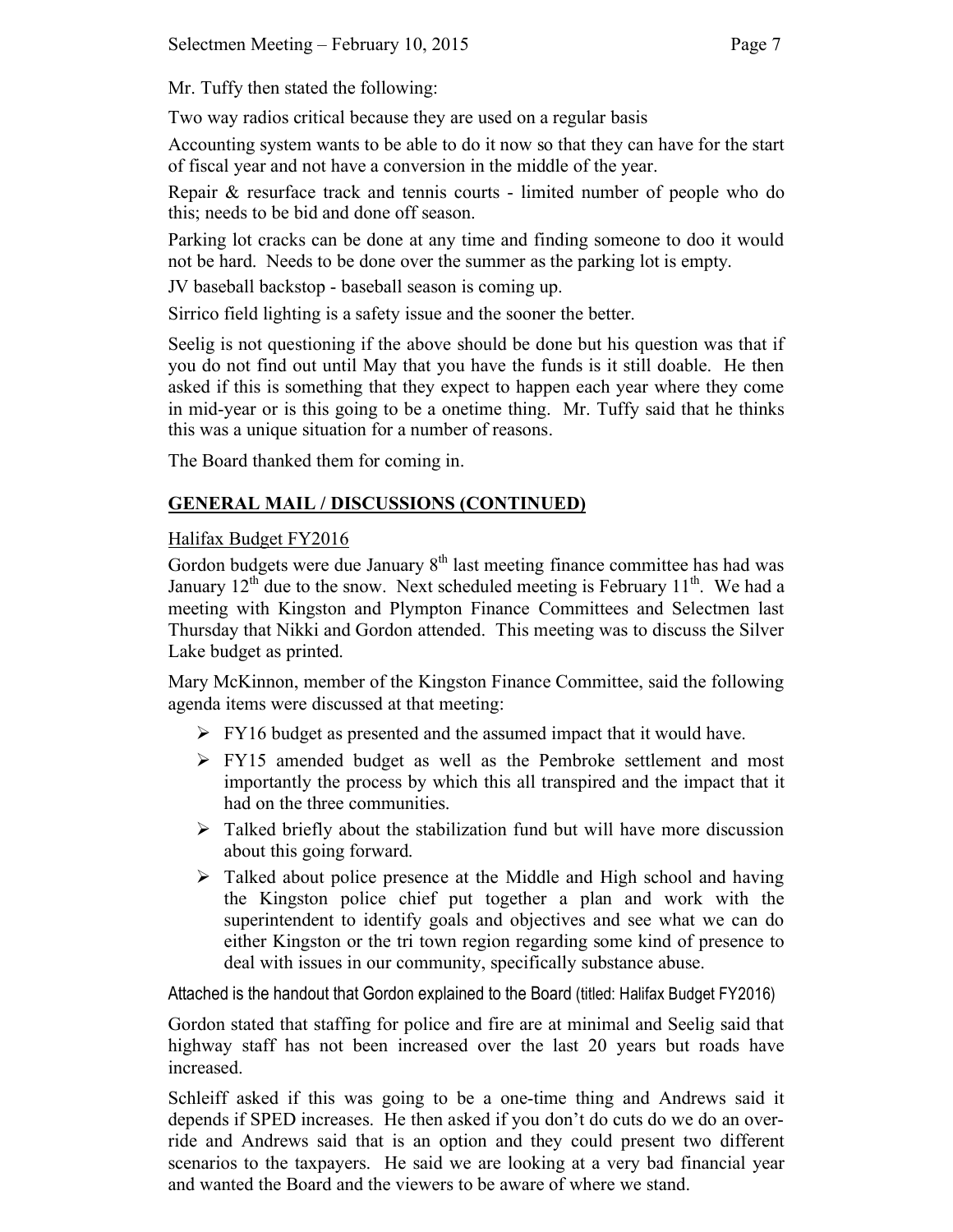### Facebook Presence

Facebook has become the most popular way of getting information to the residents. Several departments have their own Facebook pages but "The Town" does not. Seelig has provided the Board with material about Facebook and stated that if the Board wants to set up a page for "The Town" he could do so but would not set it up as something for which readers can post comments but could send a "private message" to the Town. Seelig will bring this back to the Board for discussion on February  $24<sup>th</sup>$ .

### OPEB Trust

Seelig has talked with the Town Accountant and the Assistant Treasurer and both have indicated that the next step would be that the Selectmen review the changes proposed by Town Counsel in the Trust Agreement and Investment Policy and if the Board is okay with them, approve both of them.

Seelig has provided the Board with copies of the marked-up Trust Agreement along with the Investment Policy and will bring back to them on February 24<sup>th</sup>.

### MMA Spring Legislative Breakfasts

One will be held on March  $13<sup>th</sup>$  in Mattapoisett and another on March  $20<sup>th</sup>$  in Canton. Pre-registration requested but not required. Seelig will probably go to the one in Mattapoisett. He will found out if they are hosting at other locations for Garron.

### Union Negotiations

Dispatchers and Highway/Cemetery employees have asked to begin negotiations. Seelig has written Karen Hathaway and expects the Board to meet with departments later this month and then be able to schedule sessions in early March.

### Snow Account Deficit Spending

Moved by Roy and seconded by Garron, the Board unanimously voted to approve deficit spending in the snow account.

### Insurance Claim

Attorney Frank Prokos of Norwood filed a claim for Frances Healey claiming that she slipped and fell on January  $31<sup>st</sup>$  due to a dangerous accumulation of snow and/or ice in an area owned and/or controlled by the Town of Halifax. However, there is no specific information about the incident (time and place) and so far nothing has been found in the ambulance runs.

### Supplemental Tax Bills

The Board of Selectmen has talked about allowing supplemental tax assessments on the value of certain improvements to real estate constructed after January 1<sup>st</sup> upon issuance of an occupancy permit. Right now, the statute (MGL Chapter 59, Section 2D) applies in all cities and towns which have notified the DOR that it was rejected. The Board rejected the statute on September 23, 2003, and again on October 14, 2003. In order for the Town to observe the statute, the Board will have to take a vote either rescinding the previous vote or affirming that the Town will observe the statute. Seelig has talked to the Principal Assessor/Appraiser Karen Trudeau about this and still needs to work out how much money might be generated if the Town observed this section. No vote is needed today.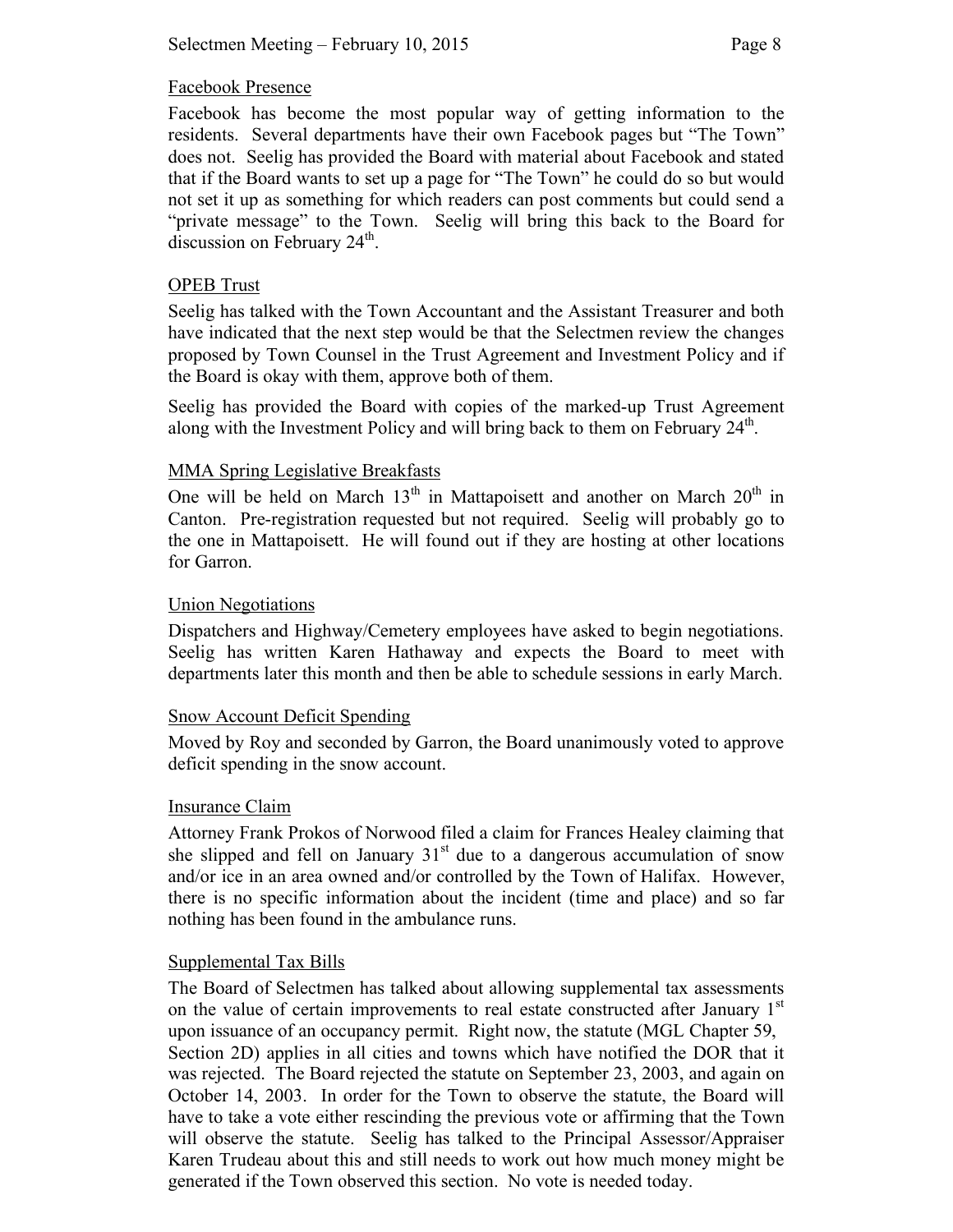Per Principal Assessor, Karen Trudeau, The Town will not be receiving monies from this agreement until FY17. The agreement will go for 20 years with the last payment being in FY2036.

## Incentive Increase for Water Department Employee

The BOS will have a meeting with the Water Department & Wage and Personnel regarding the proposed increases for Paul Gargiulo on February 24<sup>th</sup>.

### 15 Ocean Avenue

The vehicle has been moved without the notice. Seelig intends to get "No Trespass" signs up and notify the Police Department.

## Consolidating Buildings

Seelig is waiting to hear back from Highway and Recycling. Recycling has indicated that it would need a new building for the baler, equipment and inventory but nothing was mentioned that the Town would need to establish a traffic pattern and security.

## Collective Bargaining - Meeting with Departments

Seelig is expecting that the Board will be receiving requests from all five bargaining units to re-open their contracts for "wages only" for FY2016. Seelig would like to invite the department heads (Fire Chief, Police Chief, Highway Surveyor, and Communications Center Director) along with the Elementary School Committee and possibly the Wage & Personnel Board to discuss the Town's initial position on wages for FY2016. This would be done in executive session.

## Chapter 61A Land Procurement

Seelig has started the procurement procedure if Town wants to purchase the larger parcel land.

## Silver Lake Looking to Re-Finance

Silver Lake is looking at the possibility of re-financing its loan. Seelig spoke with John Tuffy and he said that there is the possibility of saving about \$33K in interest each year (figure us for 1/3 of that). We will hear more on this if they continue to pursue it.

## Silver Lake Budget 2015

Seelig stated that an open meeting law violation occurred when the vote on the budget was taken on January  $8<sup>th</sup>$  as the letter dated December 23, 2014 did not state that there would be a discussion of E&D used for capital needs. A letter dated January  $15<sup>th</sup>$  was then received announcing that the vote was taken. Seelig is mentioning this to the Board of Selectmen because if the BOS wants him to pursue the open meeting law violation it would need to be done within 30 days (have until February  $14<sup>th</sup>$ ) of the date of the violation or the date the complainant could reasonably have known of the violation. Roy does not want to pursue because of the relationship we have with them. She understands there could be a violation but it is important to work together with the School Committee and going forward that we would be included in any discussion that would require a